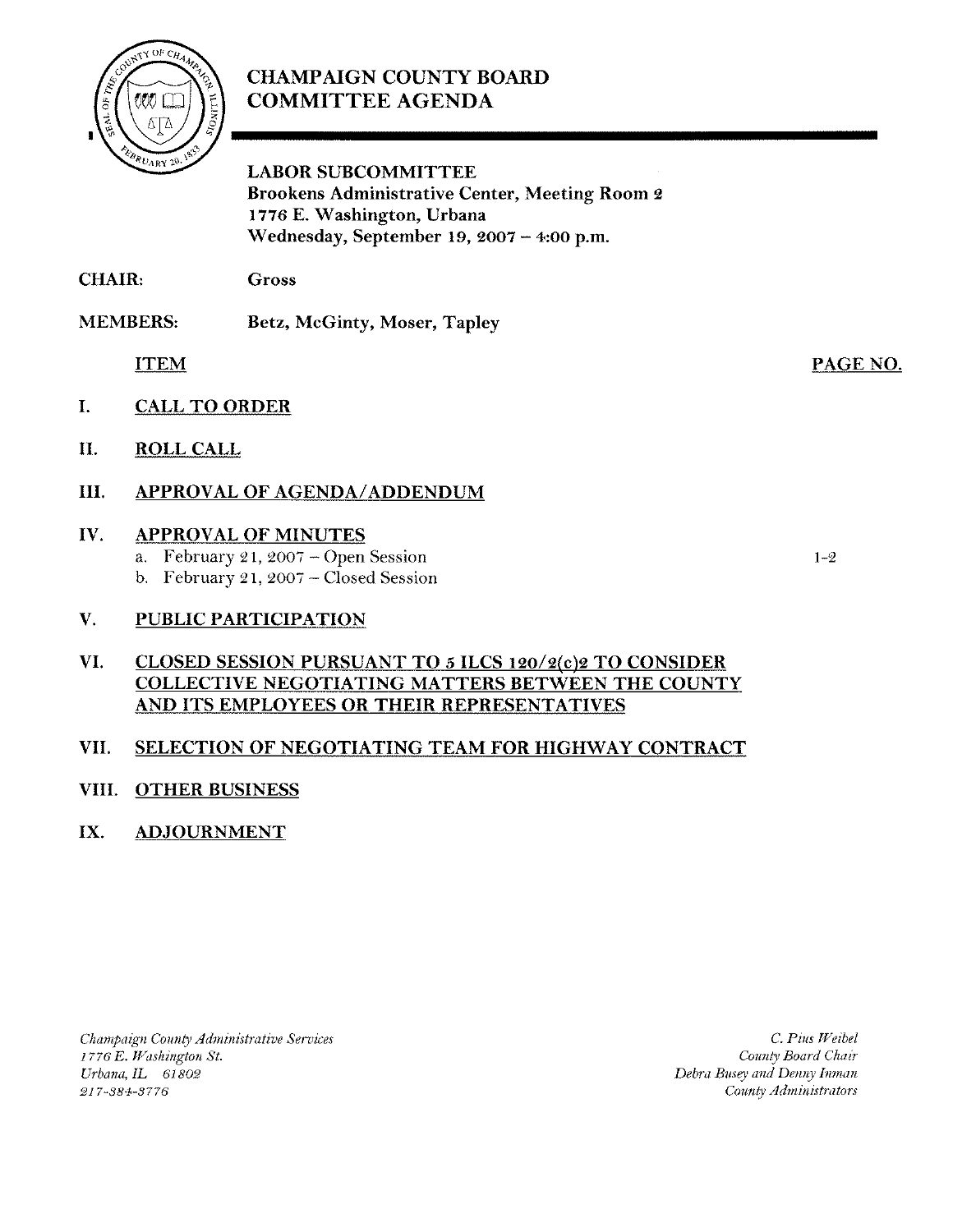# CHAMPAIGN COUNTY BOARD **COMMITTEE MINUTES**

### **LABOR SUBCOMMITTEE Wednesday, Febrnary 21, 2007 Brookens Administrative Center, Meeting Room 2 1776 E. Washington St., Urbana**

4:30 p.m.

| <b>MEMBERS PRESENT:</b> | Betz, Gross (Chair), McGinty, Tapley                                                                                                                                                                                                            |
|-------------------------|-------------------------------------------------------------------------------------------------------------------------------------------------------------------------------------------------------------------------------------------------|
| <b>MEMBERS ABSENT:</b>  | Moser                                                                                                                                                                                                                                           |
| <b>OTHERS PRESENT:</b>  | Kat Bork (Recording Secretary), Andrew Buffenbarger (Nursing Home<br>Administrator), Deb Busey (County Administrator of Finance & HR<br>Management), David DeThorne (Senior Assistant State's Attorney), C. Pius<br>Weibel (County Board Chair) |

## **CALL TO ORDER**

Gross called the meeting to order at 4:34 p.m.

### **ROLLCALL**

Betz, Gross, McGinty, and Tapley were present. The Chair declared a quorum and proceeded with the meeting.

### **APPROVAL OF AGENDA/ADDENDUM**

**MOTION** by Betz to approve the agenda; seconded by McGinty. **Motion carried.**

### **APPROVAL OF MINUTES**

**MOTION** by Betz to approve the regular session minutes of January 30, 2007 and the closed session minutes of January 30, 2007; seconded by McGinty. **Motion carried.** 

### **PUBLIC PARTICIPATION**

There was no public participation.

### **CLOSED SESSION PURSUANT TO 5 ILCS 120/2(02 TO CONSIDER THE COLLLECTIVE NEGOTIATING MATTERS BETWEEN CHAMPAIGN COUNTY AND ITS EMPLOYEES OR THEIR REPRESENTATIVES**

**MOTION** by McGinty to enter into executive session pursuant to 5 ILCS 120/2 (c) 2 to consider collective negotiating matters between Champaign County and its employees or their representatives. He further moved that the following individuals remain present: County Administrators, County's legal counsel, Nursing Home Administrator, and the Recording Secretary. Motion seconded by Betz. **Motion carried.** Roll was called. Betz, Gross, McGinty, and Tapley were present. Closed session was declared at 4:35 p.m.

The committee resumed open session at 5:30 p.m.